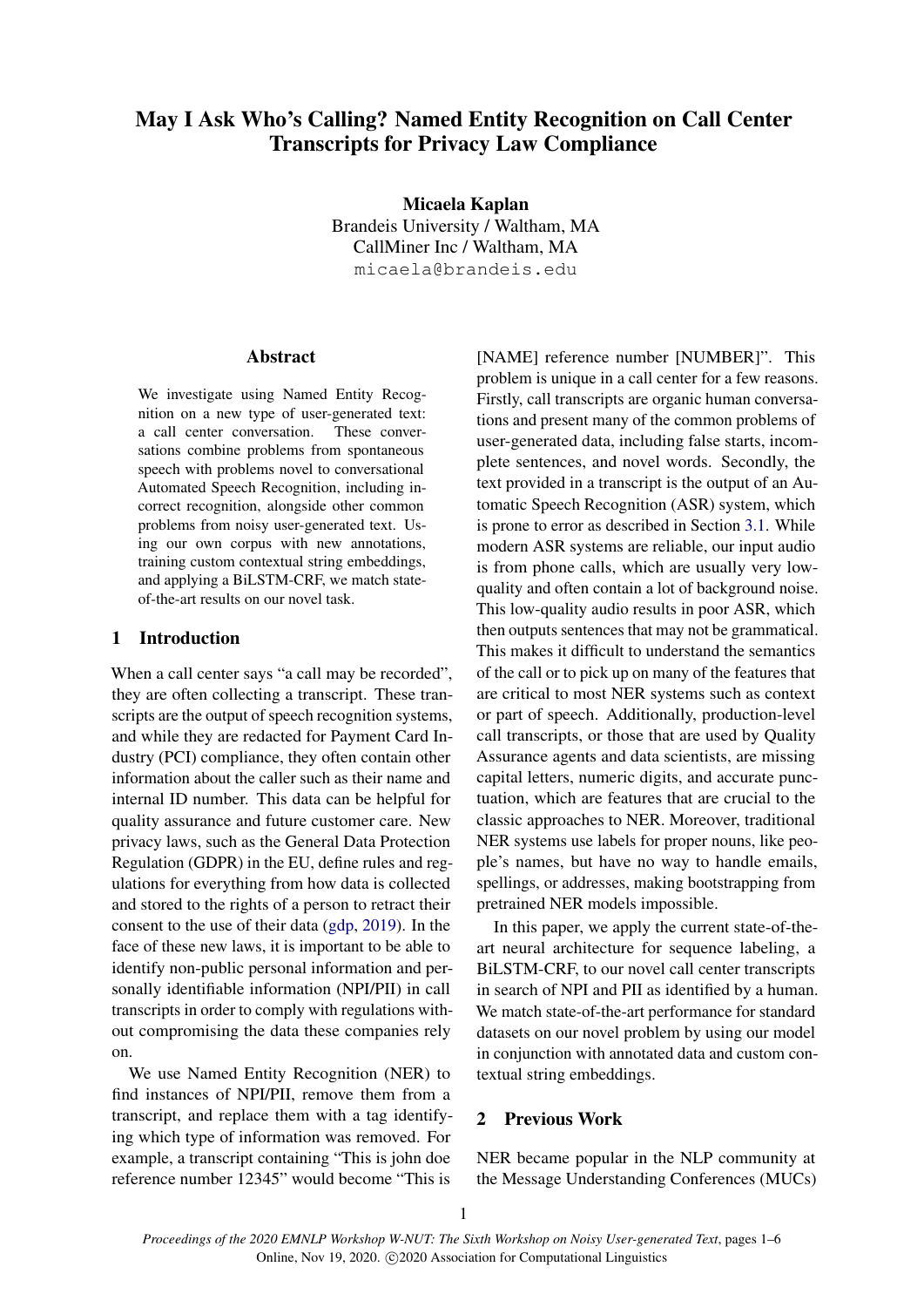during the 1990s [\(Hirschman,](#page-5-1) [1998\)](#page-5-1). In 2003, the CoNLL2003 shared task focused on language independent NER and popularized feature based systems [\(Tjong Kim Sang and De Meulder,](#page-5-2) [2003\)](#page-5-2). The OntoNotes corpus, released in 2006, has also been fundamental to NER research [\(Hovy et al.,](#page-5-3) [2006\)](#page-5-3).

After CoNLL, the highest performing models were based on a CRF [\(Lafferty et al.,](#page-5-4) [2001\)](#page-5-4) which requires the manual generation of features. More recently, research has used neural techniques to generate these features. [Huang et al.](#page-5-5) [\(2015\)](#page-5-5) found great success using Bidirectional Long Short Term Memory models with a CRF layer (BiLSTM-CRF) on both the CoNLL2000 and CoNLL2003 shared task datasets. [Ma and Hovy](#page-5-6) [\(2016\)](#page-5-6) used a BiLSTM-CNN-CRF to do NER on the CoNLL2003 dataset, producing state-of-the-art results. Similarly, [Chiu](#page-5-7) [and Nichols](#page-5-7) [\(2015\)](#page-5-7) used a BiLSTM-CNN, with features from word embeddings and the lexicon, which produced very similar results. [Ghaddar and](#page-5-8) [Langlais](#page-5-8) [\(2018\)](#page-5-8) used embeddings for the words and for entity types to create a more robust model. Flair, proposed by [Akbik et al.](#page-5-9) [\(2018\)](#page-5-9), set the current state of the art by using character based embeddings, and built on this with their pooling approach in 2019 [\(Akbik et al.,](#page-5-10) [2019\)](#page-5-10). Crossweigh, a framework introduced by [Wang et al.](#page-5-11) [\(2019\)](#page-5-11), makes use of Flair embeddings to clean mishandled annotations.

In 2006, [Sudoh et al.](#page-5-12) used the word confidence scores from ASR systems as a feature for NER on the recordings of Japanese newspaper articles. In 2018, [Ghannay et al.](#page-5-13) [\(2018\)](#page-5-13) conducted a similar experiment on French radio and TV audio. Unlike our data, neither of these tasks used spontaneous conversation. Additionally, the audio was probably recording-studio quality, making ASR a reliable task.

# 2.1 Conversations are Different: The Twitter Analogy

All of the previous work discussed was run on datasets primarily comprised of newswire data [\(Li](#page-5-14) [et al.,](#page-5-14) [2018\)](#page-5-14). Typically, newswire follows the conventions of normal text, but call center transcripts have none of these conventions guaranteed and often explicitly lack them entirely. This is a problem for the traditional approaches to NER. Our lowquality audio adds to the difficulty of this task.

The closest approximation of this problem in

<span id="page-1-2"></span>Speaker 1: Thank you for calling our company how may i help you today.

Speaker 2: Id like to pay my bill.

Figure 1: An example of turns of a conversation, where each person's line in the dialogue represents their turn. This output matches the format of our data described in Section [3.](#page-1-1)

the previous research is on Twitter data. Tweets, like transcripts, are generated by users and may not follow the grammar, spelling, or formatting rules that newswire is so careful to maintain. In 2011, [Liu et al.](#page-5-15) [\(2011\)](#page-5-15) used a K-nearest neighbors model combined with a CRF to begin tackling this problem. As part of the 2017 Workshop on Noisy User-generated Text (W-NUT) shared task, [Aguilar](#page-5-16) [et al.](#page-5-16) [\(2017\)](#page-5-16) obtained a first place ranking using a model that combined a multi-step neural net with a CRF output layer. [Akbik et al.](#page-5-10) [\(2019\)](#page-5-10) also tested their pooled contextualized string embeddings on this data and found success. We use this previous work on tweets to inform our model creation for the call center space.

# <span id="page-1-1"></span>3 Data

Our dataset consists of 7,953 training, 500 validation, and 534 test samples. Each sample is a complete speaker turn from a call taken by a call center that deals with debt collection. For our purposes, a speaker turn is defined as the complete transcription of one speaker before another speaker starts talking, as illustrated in Figure [1.](#page-1-2) The training set is a random sample of turns from 4 months of call transcripts from the client, but was manually curated to contain examples of NPI/PII to compensate for its relatively rarity in call center conversation. The transcripts were made using a proprietary speech recognition system, which is set to provide all lowercase transcripts and omits punctuation and numeric digits. We used  $spaCy<sup>1</sup>$  $spaCy<sup>1</sup>$  $spaCy<sup>1</sup>$ to convert each turn to a document that starts with a capital letter and ends with a period. This is due to the default configurations of spaCy– in order to make use of entities, we needed to add in a Sentencizer module, which defaults to this capital letter and period set up.

#### <span id="page-1-0"></span>3.1 Data Annotation

We created a schema to annotate the training and validation data for a variety of different categories of NPI/PII as described in Table [1.](#page-2-0) Initial annota-

<span id="page-1-3"></span><sup>1</sup><https://spaCy.io/>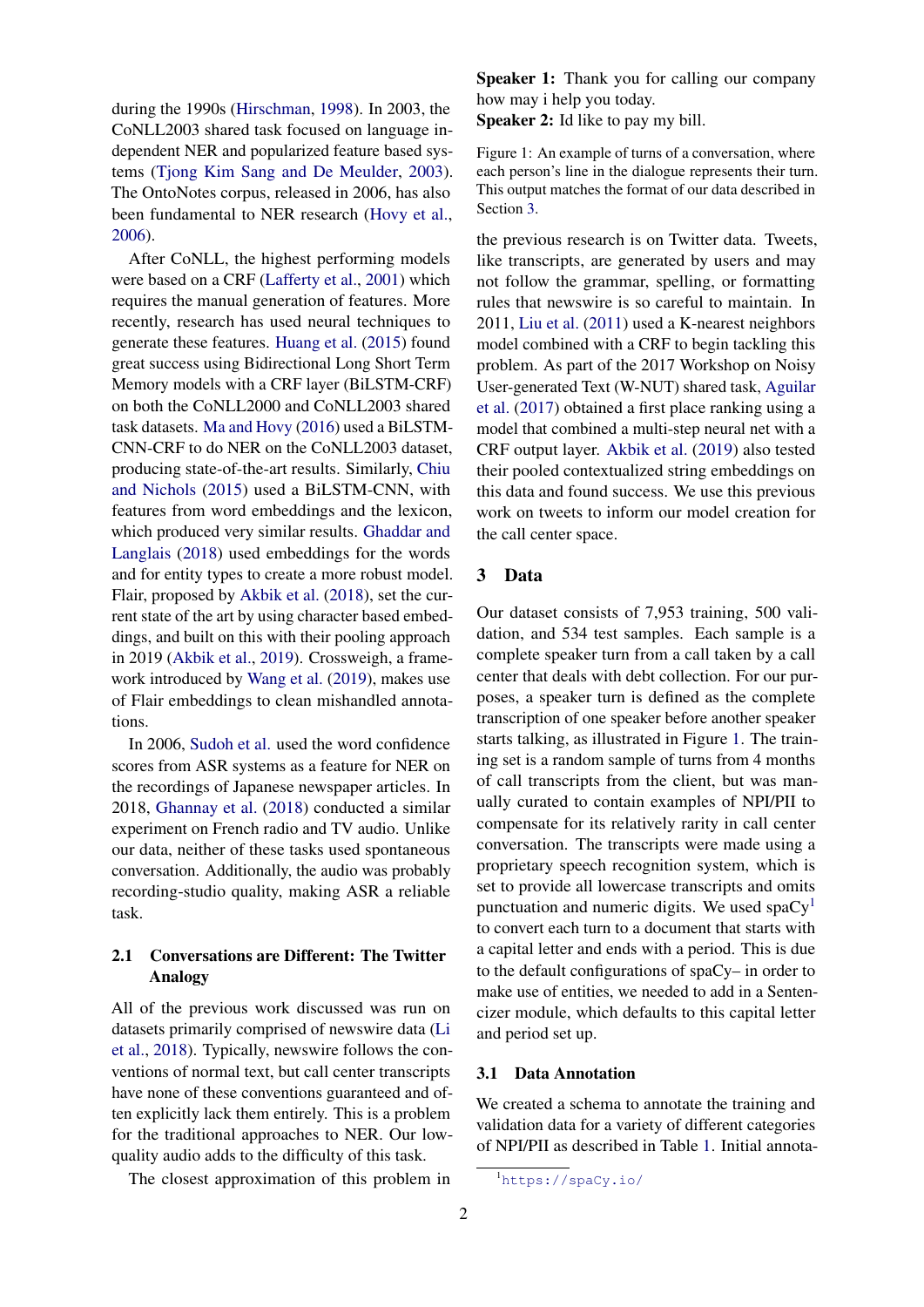<span id="page-2-0"></span>

| <b>Entity Type</b> | Description                        |  |  |  |
|--------------------|------------------------------------|--|--|--|
| <b>NUMBERS</b>     | A sequence of numbers relating     |  |  |  |
|                    | to a customer's information (e.g.  |  |  |  |
|                    | phone numbers or internal ID       |  |  |  |
|                    | number)                            |  |  |  |
| <b>NAME</b>        | First and last name of a customer  |  |  |  |
|                    | or agent                           |  |  |  |
| <b>COMPANY</b>     | The name of a company              |  |  |  |
| <b>ADDRESS</b>     | A complete address, including      |  |  |  |
|                    | city, state, and zip code          |  |  |  |
| <b>EMAIL</b>       | Any email address                  |  |  |  |
| <b>SPELLING</b>    | Language that clarifies the        |  |  |  |
|                    | spelling of a word, (e.g. "a as in |  |  |  |
|                    | apple")                            |  |  |  |

Table 1: A brief description of our annotation schema.

tion was done with  $Doccano<sup>2</sup>$  $Doccano<sup>2</sup>$  $Doccano<sup>2</sup>$ . These annotations were converted to entities in the text with spaCy. The annotators were trained in NPI/PII recognition, and were instructed to lean towards a greater level of caution in ambiguous cases. This ambiguity was often caused by misrecognitions from the language model in the ASR system being used. With no audio to help the annotator, it wasn't always clear when "I need oak leaves" was supposed to be "Annie Oakley". The reverse problem was also true. "Brilliant and wendy jeff to process the refund" appears to be a full name, but is actually a misrecognition for "Brilliant and when did you want to process the refund". Emails also proved difficult, because misrecognitions made it difficult for annotators to discern exactly what words belonged in the email address. Another difficulty for annotation was that all of our data had been preredacted for PCI compliance, which requires the redaction of number strings relating to credit card numbers, birth dates, and social security numbers. This redaction occurs before any transcript can be released to a client or researcher. To minimize false negatives, PCI redaction frequently redacts numbers that are NPI/PII such as in an internal customer ID number or a phone number. Since the NUM-BERS label was intended to catch these NPI/PII related numbers, we used context to include this [redacted] tag as part of a numbers sequence when possible. No steps to clean the transcripts were taken at any point. The naturally occurring noise in our data is critical to our use case and was left for the model to interpret.

Due to limitations with spaCy and the known complexity of nested entities, we opted to allow

<span id="page-2-3"></span>

Figure 2: A schematic of our BiLSTM-CRF model. The text of each turn is passed to a word embedding layer which is followed by a BiLSTM layer, and then a linear layer that maps the word BiLSTM output into tag space. Finally, the CRF layer produces an output sequence.

only one annotation per word in our dataset. This means that "c a t as in team at gmail dot com" could only be labeled either as SPELLING[0:6] EMAIL[6:] or as EMAIL[0:] with indices that correspond to the location of the word in the text and are exclusive. This ultimately explains the much lower number of SPELLING entities in the dataset as compared to other entities, because they are often contained a part of EMAIL or ADDRESS. This will influence our analysis in Section [6.](#page-4-0)

# 4 Model Design

We implemented a standard BiLSTM-CRF model in PyTorch. The basic model implementation is adapted from a GitHub repository<sup>[3](#page-2-2)</sup>. We wrote our own main.py to better allow for our spaCy preprocessing, and we also adapted the code to handle batch processing of data. After this preprocessing, we trained the model with the training set and used the validation set for any model tuning. All reported numbers are on the test set and occur after all tuning is completed. A visualization of our model is found in Figure [2.](#page-2-3)

#### 5 Experiments

# <span id="page-2-4"></span>5.1 Basic Hyperparameter Tuning

We used a grid search algorithm to maximize the performance of the model. The word embedding layer uses FastText embeddings trained on the

<span id="page-2-1"></span><sup>2</sup><http://doccano.herokuapp.com/>

<span id="page-2-2"></span><sup>3</sup>[https://github.com/mtreviso/](https://github.com/mtreviso/linear-chain-crf) [linear-chain-crf](https://github.com/mtreviso/linear-chain-crf)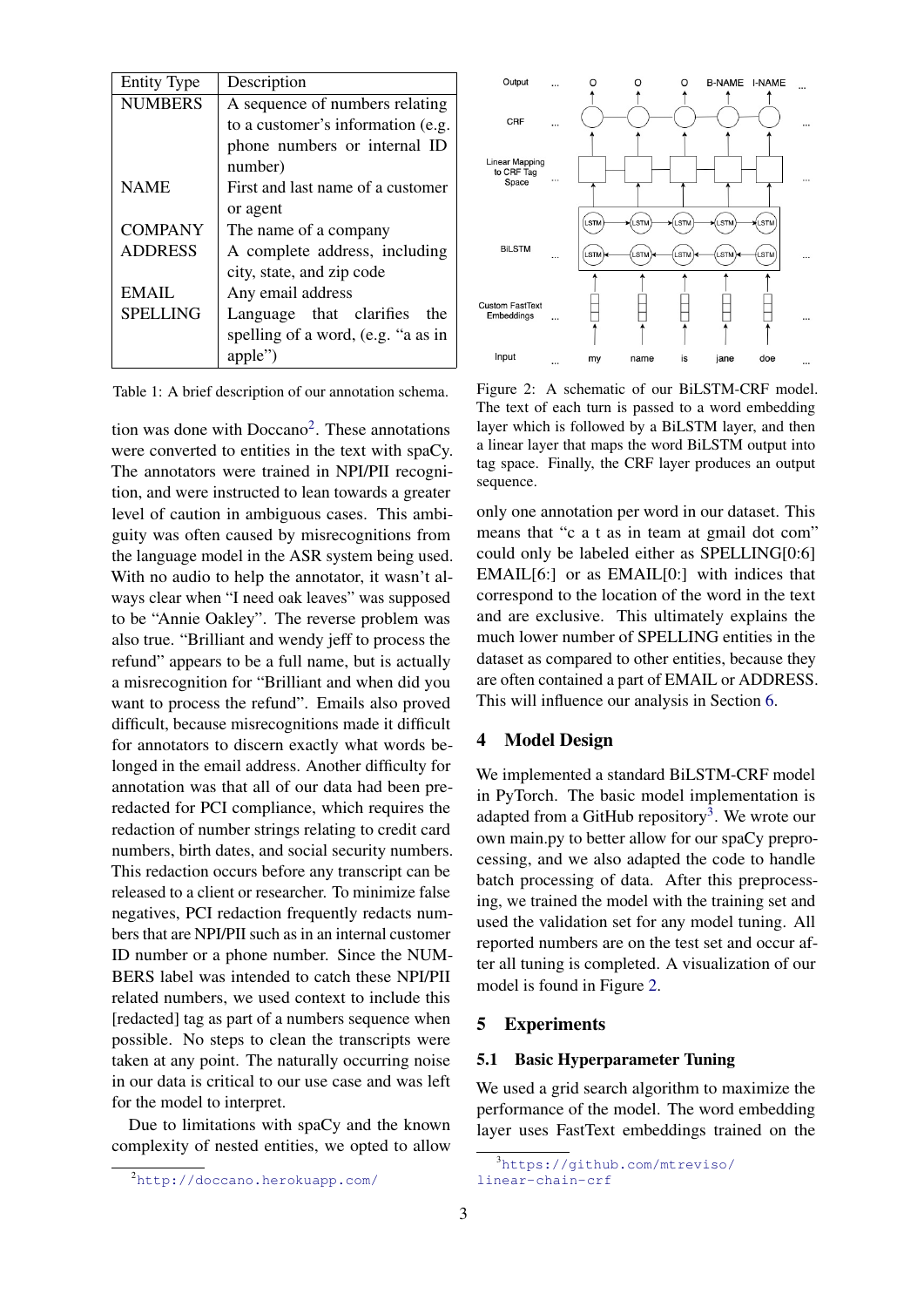client's call transcripts. We find that this helps mitigate the impacts of poor ASR in other aspects of our research, and investigate this further in Sections [5.2](#page-3-0) and [5.3.](#page-3-1) The grid search contained the following parameters: epochs (a sampled distribution between 5 and 50), the size of a dropout layer (between 0 and .5, with .1 intervals of search), the number of hidden layers (between 5 and 20 in increments of 5), and the encoding type used in the output of the CRF (BIO, BILOU, IO). The other hyperparameters in our model were learning rate .001, batch size 1, 30 nodes in each fully connected layer, and the inclusion of bias in each layer. The experiments were run in parallel using Python's multiprocessing package on a virtual machine with 16 CPUs and 128GB of memory. Each experimental configuration ran on a time scale of a few hours, relative to the configurations of the hyperparameters being used.

To better understand the performance of our model on the test set, we broke down the precision, recall, and F1 measurements by entity type. Table [2](#page-3-2) shows these results for the best model configuration under the columns labeled "Custom". This model used 46 epochs, a dropout rate of .2, 5 hidden layers, and a BIO encoding.

# <span id="page-3-0"></span>5.2 Training Word Embeddings

While much of the previous research has fine-tuned existing word embeddings, the task of compensating for misrecognition seemed less straightforward than domain adaptation. We lessen the impact of the misrecognitions described in Section [3.1](#page-1-0) by understanding that frequent misrecognitions appear in contexts similar to the intended word. For example, "why you're" is often misrecognized as "choir" which would have a totally out of context vector from a pretrained model in this data set. A custom model gives "choir" a vector that is more similar to "why" than to "chorus". [Huang and Chen](#page-5-17) [\(2020\)](#page-5-17) showed the importance of domain specific word embeddings when using ASR data.

We ran our best performing model configuration with the 300 dimensional GloVe 6b word embed-dings<sup>[4](#page-3-3)</sup>. Our embeddings, in contrast, are trained on approximately 216 million words, making them substantially smaller than other state-of-the-art embeddings used today. The results from the best epoch of this model (16) are shown in Table [2.](#page-3-2)

<span id="page-3-2"></span>

| <b>Entity Type</b> | Precision |           | Recall |       | F1       |       |
|--------------------|-----------|-----------|--------|-------|----------|-------|
|                    | Custom    | GloVe     | Custom | GloVe | Custom   | GloVe |
| $\Omega$           | 89.8      | 84.2      | 81.7   | 76.6  | 85.6     | 80.2  |
| <b>NUMBERS</b>     | 95.6      | 88.7      | 85.4   | 82.9  | 90.1     | 85.7  |
| <b>NAME</b>        | 89.6      | 92.1      | 91.1   | 88.7  | 90.3     | 90.3  |
| <b>COMPANY</b>     | 98.8      | 99.5      | 72.9   | 64.3  | 83.9     | 78.1  |
| <b>ADDRESS</b>     | 70.6      | $\cdot$ 3 | 75.0   | 18.7  | 72.7     | 23    |
| EMAII <sup>5</sup> | 0         | 07.1      | 0      | 03.1  | $\Omega$ | 04.4  |
| <b>SPELLING</b>    | 45.8      | .34       | 52.4   | 40/5  | 48.9     | 37.0  |
| Micro Average      | 89.2      | 85.6      | 79.6   | 74.0  | 84.1     | 79.4  |

Table 2: The performance by entity type of the BiLSTM-CRF model on the held out test set. This table compares the results of our custom embeddings model ("Custom") against the GloVe embeddings ("GloVe").

#### <span id="page-3-1"></span>5.3 Using Flair

In our previous experiments, we established the importance of using custom word embeddings to accurately account for the misrecognitions, false starts, and other kinds of noise present in call center conversation transcripts. In this experiment, we test the performance of Flair<sup>[6](#page-3-5)</sup> and its contextual string embeddings on our data.

We begin by training custom contextual string embeddings for this dataset, based on the findings in our original experiments. For training, we use the same corpus as used in Section [5.1.](#page-2-4) To do this we follow the tutorial on the Flair GitHub page using their suggested hyperparameter settings as follows: hidden size: 1024, sequence length: 250, mini batch size: 100, and otherwise use the default parameters. We use the newline to indicate a document change, and list each turn as a separate document to provide consistency with the other experiments conducted in this paper. Given the size of our corpus for word embedding training, we found that our model's validation loss stabilized after epoch 4. We use the best version of model, as given by Flair, in all of our tests.

We conduct a number of experiments using Flair's SequenceTagger with default parameters and a hidden size of 256. We adapt the work done by [Akbik et al.](#page-5-9) [\(2018\)](#page-5-9) and [Akbik et al.](#page-5-10) [\(2019\)](#page-5-10) to explore the impact of call center data on these stateof-the-art configurations.

Flair uses only the custom trained Flair embeddings.

 $Flair$ <sub>+ FastText</sub> uses the custom trained Flair embeddings and our custom trained FastText embeddings using Flair's StackedEmbeddings.

Flair<sub>mean pooling</sub> uses only the custom trained Flair embeddings within Flair's PooledFlairEmbedding. We use mean pooling due to the results of

<span id="page-3-3"></span><sup>4</sup>[https://nlp.stanford.edu/projects/](https://nlp.stanford.edu/projects/glove/) [glove/](https://nlp.stanford.edu/projects/glove/)

<span id="page-3-4"></span><sup>5</sup>Our custom model gets all 0s because many of its pre-

dicted EMAIL entities were off by a few words. We discuss this more in Section [6.](#page-4-0)

<span id="page-3-5"></span><sup>6</sup><https://github.com/flairNLP/flair>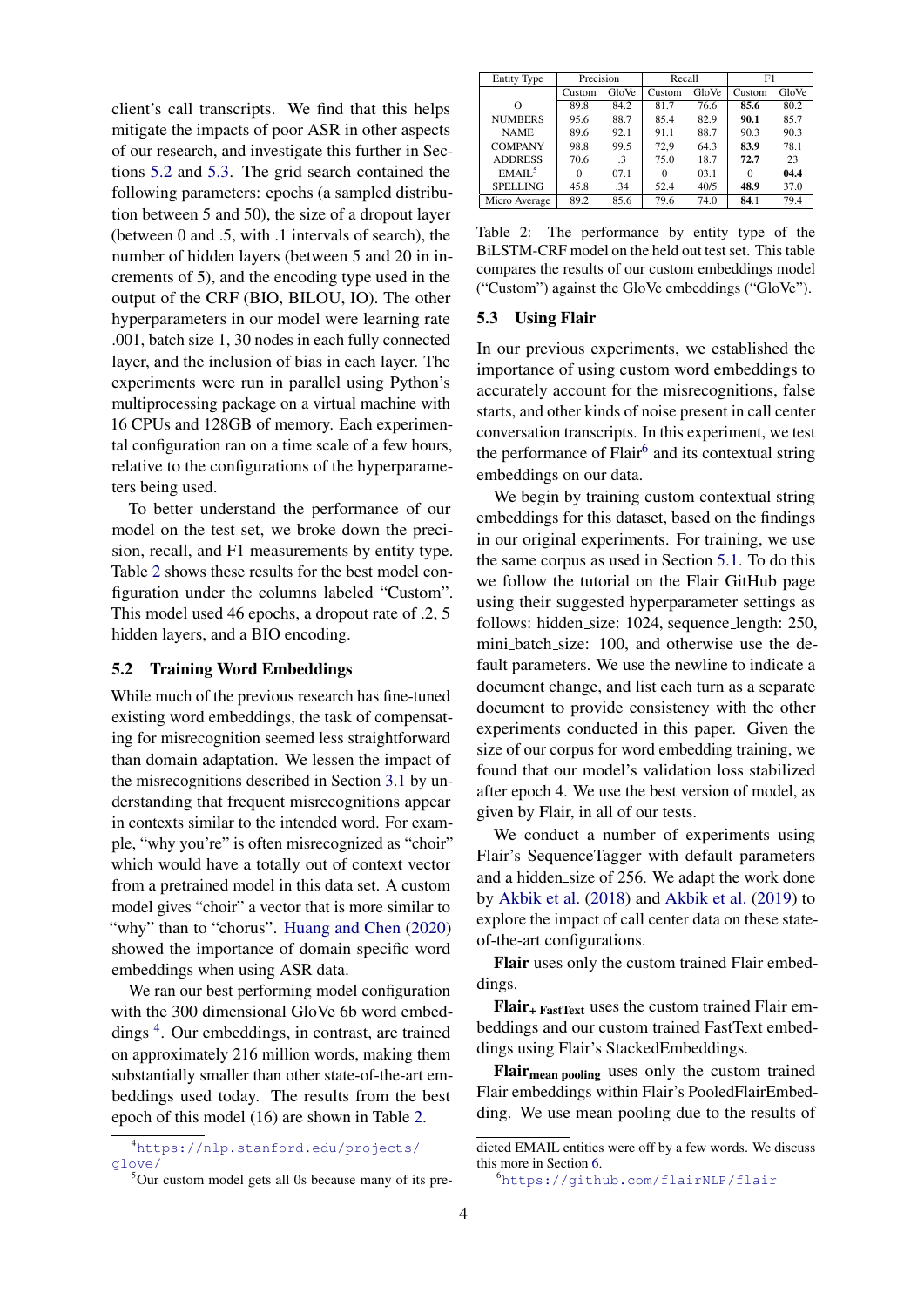<span id="page-4-1"></span>

| Entity          | Flair | $\overline{\text{Flair}}$ + FastText | $\overline{\text{Flair}}_{\text{mean pooling}}$ | $\overline{\text{Flair}}_{\text{mean pooling} + \text{FastText}}$ |
|-----------------|-------|--------------------------------------|-------------------------------------------------|-------------------------------------------------------------------|
| O               | 98.3  | 98.5                                 | 98.2                                            | 98.5                                                              |
| <b>NUMBERS</b>  | 83.1  | 87.9                                 | 87.7                                            | 86.2                                                              |
| <b>COMPANY</b>  | 81.1  | 80.7                                 | 80.7                                            | 80.3                                                              |
| <b>ADDRESS</b>  | 87.5  | 94.1                                 | 61.5                                            | 94.1                                                              |
| EMAIL.          | 58.8  | 50.0                                 | 73.3                                            | 66.7                                                              |
| <b>SPELLING</b> | 55.0  | 57.1                                 | 55.8                                            | 57.9                                                              |
| Micro Average   | 97.5  | 97.7                                 | 97.3                                            | 97.7                                                              |

Table 3: The F1 scores on the test set for each entity type for each Flair embedding experiment.

[Akbik et al.](#page-5-10) [\(2019\)](#page-5-10) on the WNUT-17 shared task.

Flairmean pooling + FastText uses the Pooled-FlairEmbeddings with mean pooling and the custom trained FastText embeddings using Flair's StackedEmbeddings.

These results are shown in Table [3.](#page-4-1)

#### <span id="page-4-0"></span>6 Discussion

Table [2](#page-3-2) shows that in all cases except for EMAIL, it is beneficial to use our custom embeddings over GloVe embeddings. We explain this in the next paragraph. The Flair embeddings show a large improvement over the other word embedding varieties however in our circumstance all four varieties of Flair models have nearly identical Micro Average F1s. The best performing Flair models are those that use both the custom contextualized string embeddings and the custom FastText embeddings.

Across all of the models in this paper, EMAIL and SPELLING consistently performed worse than other categories. We believe this is due to the overlap in their occurrences as well as the variability in their appearance. In many cases the custom embeddings model identified parts of an email correctly but attributed certain aspects, like a name, as NAME followed by EMAIL instead of including them together as EMAIL. SPELLING often appears within an EMAIL entity, such as in "c as in cat a t at gmail dot com". Due to the limitations discussed in Section [3,](#page-1-1) this leads to a limited occurrence of the SPELLING entity in our training data, and many EMAIL and ADDRESS entities that contain examples SPELLING. All models, especially the custom embeddings model, frequently misidentified EMAIL as SPELLING and vice versa. Additionally, our test data contained a number of turns that consisted of only SPELLING on its own, which was poorly represented in training. The Flair<sub>mean pooling</sub> model outperforms the other models in EMAIL by a large margin.

The results shown in Table [3](#page-4-1) highlight other interesting notes about our data. The NUMBERS category contains many strings that appear consistently in the text. Not only are there a finite number of NUMBER words in our corpus (those numeric

words along with many instances of "[redacted]"), but the NUMBERS of interest in our dataset, such as account numbers, appear in very similar contexts and do not often get misrecognized. The COMPANY entity performs well for a similar reason. When the model was able to identify the company name correctly, it was usually in one of the very common misrecognition forms and in a known context, which furthers our claim that dataset specific embeddings give an important boost over pretrained embeddings. Where the models failed here can likely be attributed to training data. Since the name of the company is a proper noun, it is not in most standard ASR language models, including the one we use. Thus, it is a frequent candidate for misrecognition, because the language model has higher probabilities assigned to grammatically correct phrases that have nothing to do with the name of the company. This leads to high variability in appearance, which means that not every possible version of the company name was present in our training set.

Interesting variability also occurred in AD-DRESS entities. With ADDRESS, both models that used Flair and FastText embeddings strongly outperformed the models that used Flair on its own, but standard Flair embeddings strongly outperformed the Pooled Flair embeddings. Neither version of the Flair only model identified addresses in which house numbers or zip codes were shown as "[redacted]" but both models that utilized Fast-Text had no issue with these examples.

# 7 Conclusion and Future Work

By using a BiLSTM-CRF, in conjunction with custom-trained Flair embeddings, we match current state-of-the-art NER performance on our novel call center conversation dataset with unique entity types. We also reinforce the importance of training word embeddings that fully capture the nuances of the data being used for the task. While we cannot release any data for privacy reasons, we have shown that current state-of-the-art techniques successfully carry over to more non-traditional datasets and tasks. In the future, we'd like to assess the contribution of this model with the call transcripts from other industries. Additionally, we'd like to investigate the success of these strategies on other usergenerated conversations, such as chats and emails.